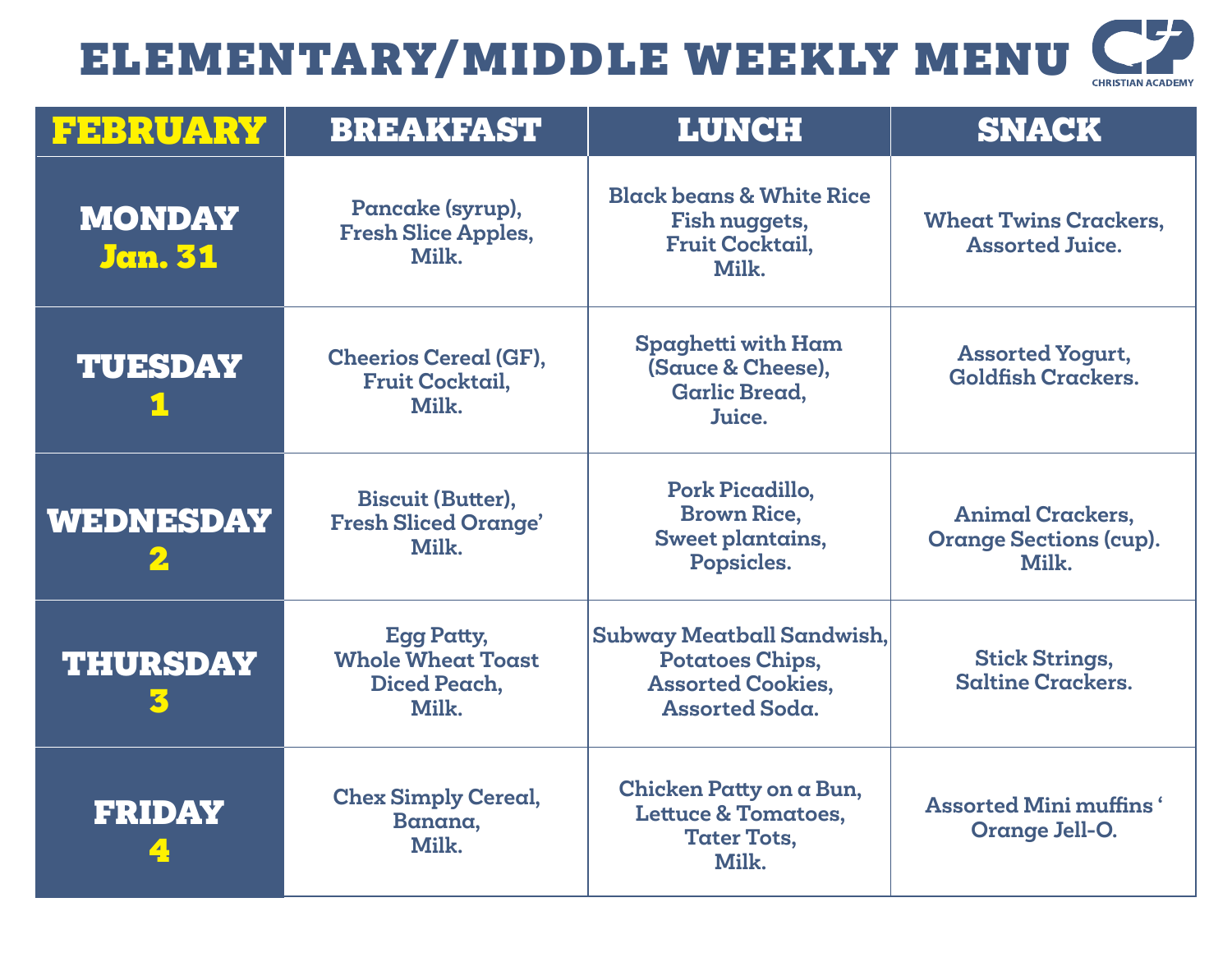## ELEMENTARY/MIDDLE WEEKLY MENU

| <b>CHRISTIAN ACADEMY</b> |
|--------------------------|

| FEBRUARY                       | <b>BREAKFAST</b>                                                | <b>LUNCH</b>                                                                                                   | <b>SNACK</b>                                          |
|--------------------------------|-----------------------------------------------------------------|----------------------------------------------------------------------------------------------------------------|-------------------------------------------------------|
| <b>MONDAY</b>                  | <b>French Toast Sticks (Syrup)</b><br>Diced Peach,<br>Milk.     | <b>Brown Rice, Black Beans,</b><br><b>Chicken Nuggets,</b><br>Diced Pears, Milk.                               | Rice Krispies (Individual),<br><b>Assorted Juice.</b> |
| <b>TUESDAY</b><br>$\mathbf{S}$ | Cheese Quesadilla,<br>Pear, Milk.                               | <b>Macaroni with Meatballs,</b><br>(Cheese), Green Beans,<br>Garlic Bread, Fruit Cocktail,<br>Milk.            | <b>Ritz Crackers,</b><br><b>Fruit Sorbet.</b>         |
| WEDNESDAY                      | <b>Assorted Mini Muffins,</b><br>Fruit Cocktail (cup),<br>Milk. | "Moro" Rice (Red Beans),<br><b>Breaded Fish Sticks,</b><br><b>Apple Sauce,</b><br>Milk.                        | <b>Cheese Crackers,</b><br>Milk.                      |
| <b>THURSDAY</b><br>10          | <b>Corn Flakes Cereal.</b><br><b>Orange Sections,</b><br>Milk.  | Rice with Baked Chicken.<br><b>Veggie Chips,</b><br><b>Assorted Juice.</b>                                     | <b>Cheese Slices,</b><br>Soft Tortilla.               |
| <b>FRIDAY</b><br><u> 11</u>    | <b>Raising Mini Bagel,</b><br>(Cream Cheese)<br>Pear, Milk.     | Beef Patty on a Bun,<br><b>Lettuce &amp; Tomatoes,</b><br><b>Baked French Fries,</b><br><b>Chocolate Milk.</b> | <b>Goldfish Crackers,</b><br><b>Assorted Yogurt.</b>  |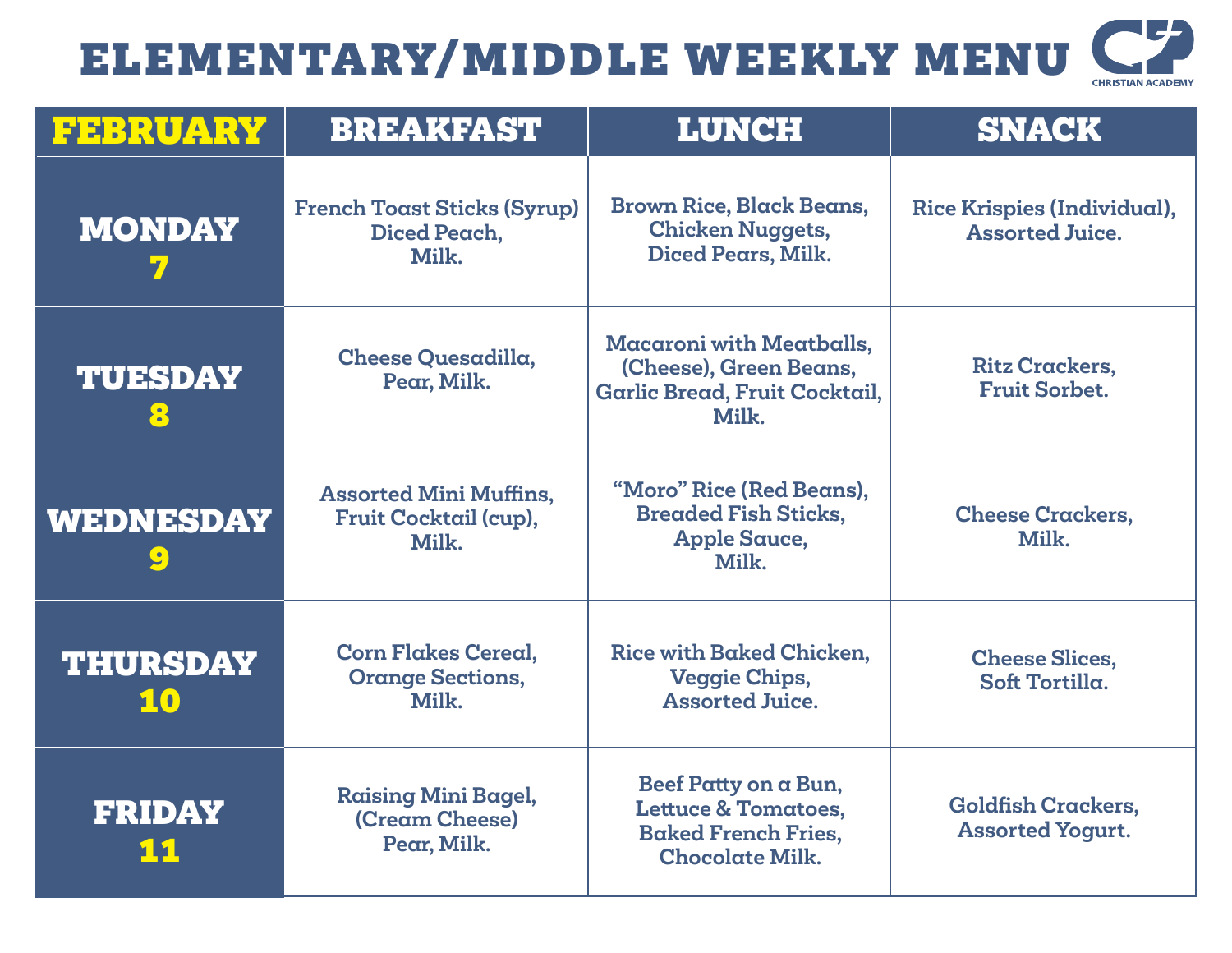## U ELEMENTARY/MIDDLE WEEKLY MENU **CHRISTIAN ACADEMY**

| <b>FEBRUARY</b>        | <b>BREAKFAST</b>                                                          | <b>LUNCH</b>                                                                                                                                      | <b>SNACK</b>                                                            |
|------------------------|---------------------------------------------------------------------------|---------------------------------------------------------------------------------------------------------------------------------------------------|-------------------------------------------------------------------------|
| <b>MONDAY</b><br>14    | Kaiser Roll (Butter),<br><b>Apricot Halves,</b><br>Milk.                  | <b>Split Peas, Brown Rice,</b><br><b>Ground Beef.</b><br>Sliced Pears.<br>Milk.                                                                   | <b>Ritz Crackers,</b><br>Milk.                                          |
| <b>TUESDAY</b><br>15   | <b>Sliced Bread Toast (Butter)</b><br><b>Fresh Pears,</b><br>Milk.        | Hot Dog on a Bun,<br><b>Baked French Fries,</b><br><b>Tropical Fruit Salad,</b><br>Soda.                                                          | <b>Assorted Cookies,</b><br><b>Apple Sauce</b><br>(Individual Cups).    |
| <b>WEDNESDAY</b><br>16 | <b>Mini Pancakes (Syrup)</b><br>Banana,<br>Milk.                          | Fish Patty on a Bun,<br>Tomatoes,<br><b>Baked Sweet Potatoes,</b><br><b>Orange Juice.</b>                                                         | <b>Cheese Crackers,</b><br>(Individual Bags),<br><b>Assorted Juice.</b> |
| <b>THURSDAY</b><br>17  | <b>Cheese Omelet,</b><br><b>Bread</b> ,<br><b>Diced Peaches,</b><br>Milk. | "Congris" (Black Beans),<br><b>Chicken Tenders,</b><br>Diced Peach,<br>Milk.                                                                      | <b>Animal Crackers,</b><br>Vanilla Pudding,<br><b>(Sugar Free)</b>      |
| <b>FRIDAY</b><br>18    | <b>Assorted Mini Muffin,</b><br><b>Sliced Apples,</b><br>Milk.            | Beef Tacos, Soft Tortilla,<br><b>Lettuce &amp; Diced Tomatoes,</b><br><b>Mozarella Cheese,</b><br><b>Sliced Apples,</b><br><b>Assorted Juice.</b> | <b>Fresh Sliced Apples,</b><br><b>Veggie Strings.</b>                   |